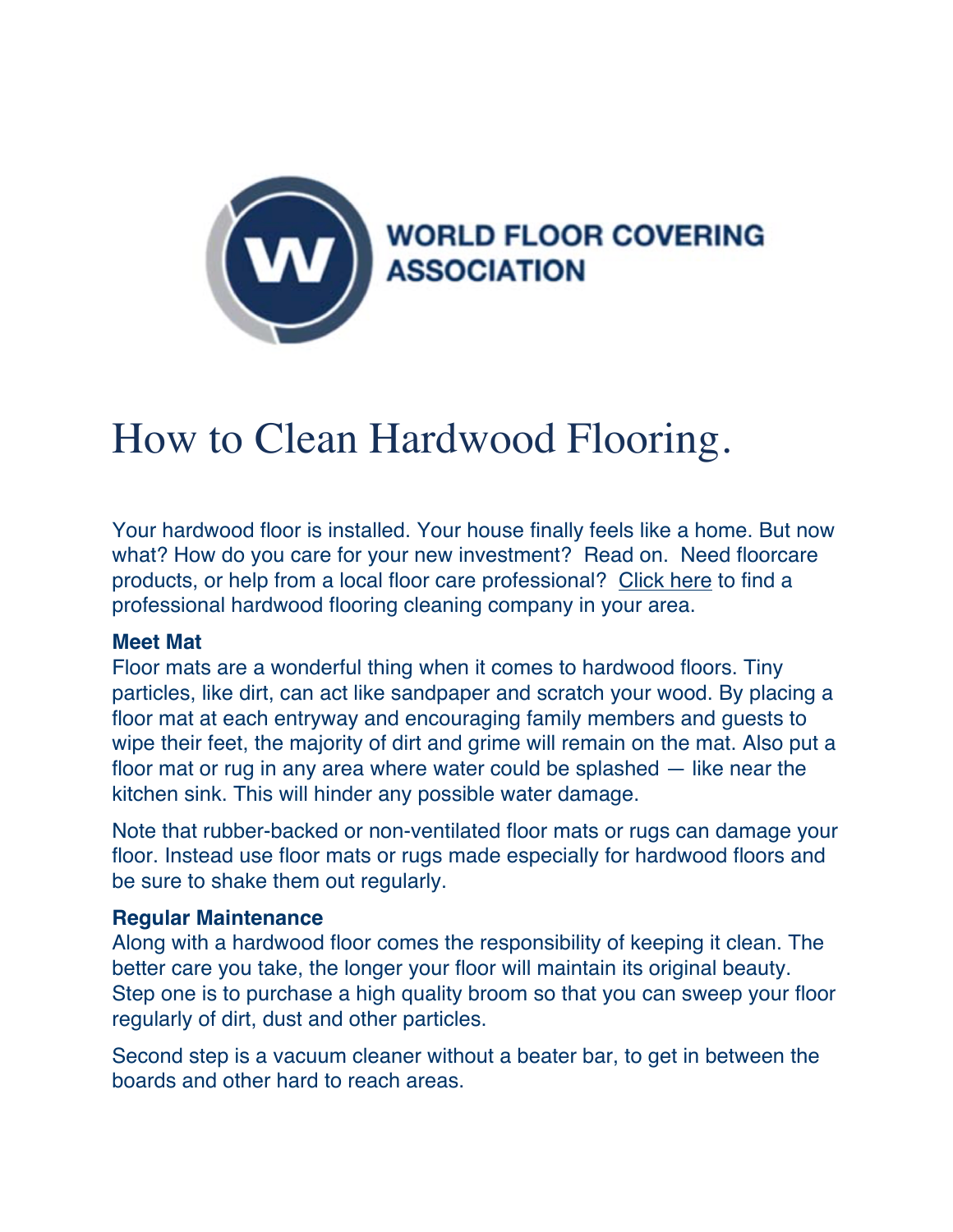Deeper cleaning techniques vary depending on the installation and finish of your hardwood floor. For "Finish in Place" hardwood floors, using an 8"x14" terrycloth mop with a rotating head that makes cleaning corners, under cabinets and along base boards as simple as pie is recommended.

Professional cleaning products recommended by your flooring retailer can be used to remove tough stains and spills without dulling the finish of your wood floor

## **Cleaning Products**

Hardwood flooring manufacturers of prefinished wood floors have specific recommended cleaning products for maintaining the wood floor's finish. It is best to use their recommended cleaning products and follow their instructions so you do not void your warranties. If you don't know the manufacturer of your wood floors check with your local flooring retailer since there are many different wood floor finishes today. Always test the cleaner first in some obscure corner, such as closet or pantry to make sure you are using the right product.

# **Dos and Don'ts**

**Don't** use a wax on a wood floor with a urethane finish

**Do** use cleaners that won't leave a film or residue

**Don't** use ammonia cleaners or oil soaps on a wood floor — they'll dull the finish and affect your ability to recoat later.

**Do** use a professional hardwood floor cleaner to remove occasional scuffs and heel marks (just spray some cleaner on a cloth and rub the stained area lightly). Professional flooring retailers carry specially designed spray cleaners designed for today's hardwood flooring.

**Don't** wet mop or use excessive water to clean your floor (wood naturally expands when it's wet and can cause your floor to crack or splinter). For information on steam cleaning hardwood floors, see our blog post on Floor Talk.

**Do** clean sticky spots with a damp towel or sponge

**Do** minimize water exposure and clean spills immediately

# **Hardwood Flooring Refinishing**

Screen & Recoat: If and when your hardwood floor begins to look like it